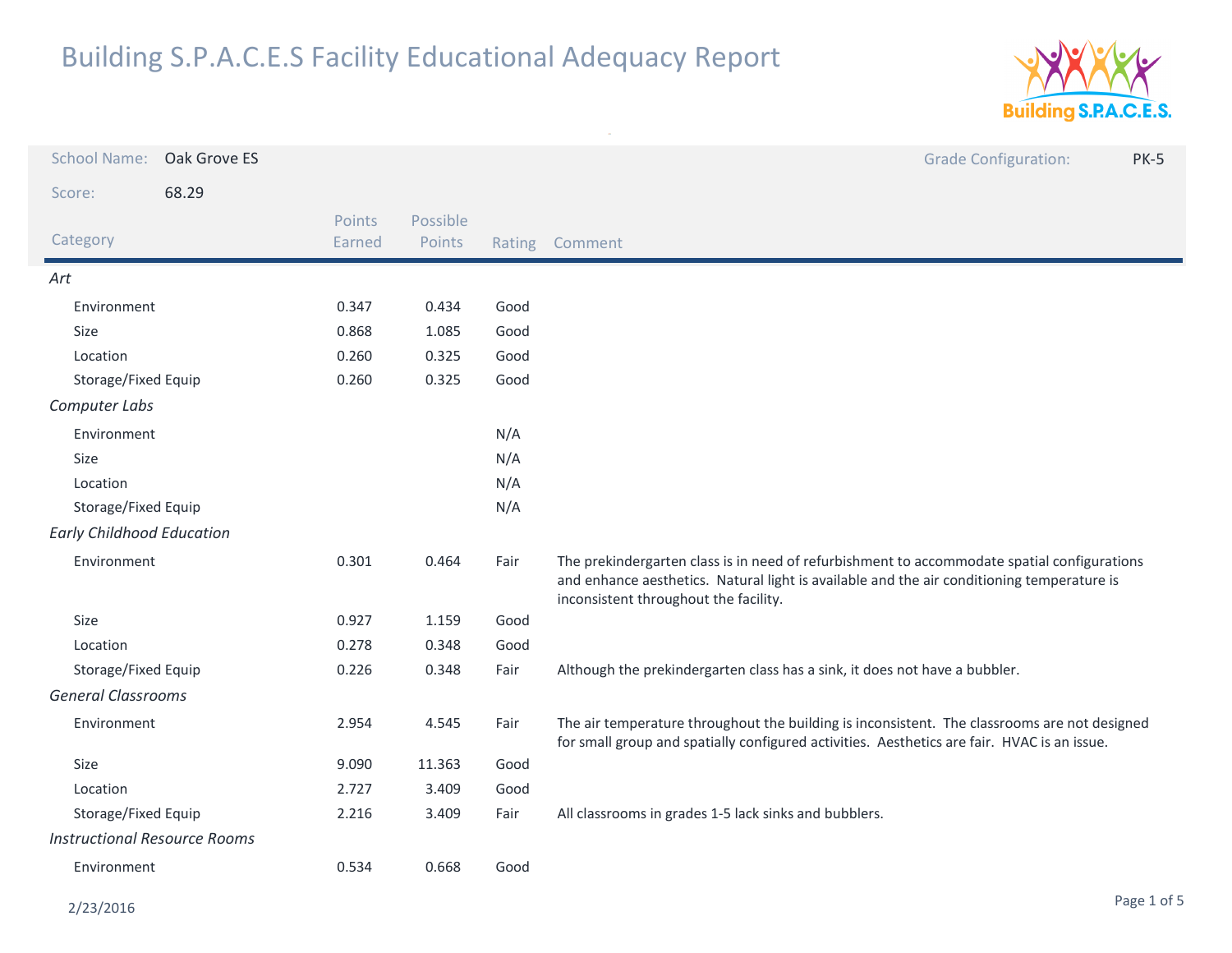

| <b>School Name:</b>                 | Oak Grove ES |                  |                    |        | <b>Grade Configuration:</b><br><b>PK-5</b>                                                                                                    |
|-------------------------------------|--------------|------------------|--------------------|--------|-----------------------------------------------------------------------------------------------------------------------------------------------|
| Score:                              | 68.29        |                  |                    |        |                                                                                                                                               |
| Category                            |              | Points<br>Earned | Possible<br>Points | Rating | Comment                                                                                                                                       |
| <b>Instructional Resource Rooms</b> |              |                  |                    |        |                                                                                                                                               |
| Size                                |              | 1.336            | 1.670              | Good   |                                                                                                                                               |
| Location                            |              | 0.401            | 0.501              | Good   | Rooms are strategically placed throughout the school to meet student needs                                                                    |
| Storage/Fixed Equip                 |              | 0.401            | 0.501              | Good   |                                                                                                                                               |
| Kindergarten & Pre-Kindergarten     |              |                  |                    |        |                                                                                                                                               |
| Environment                         |              | 0.251            | 0.387              | Fair   | There are inconsistent HVAC temperatures in the kindergarten classes. The classrooms are not<br>designed for spatially configured activities. |
| Size                                |              | 0.774            | 0.967              | Good   |                                                                                                                                               |
| Location                            |              | 0.232            | 0.290              | Good   |                                                                                                                                               |
| Storage/Fixed Equip                 |              | 0.189            | 0.290              | Fair   | All kindergarten classes have sinks, but they lack bubblers.                                                                                  |
| <b>Learning Environment</b>         |              |                  |                    |        |                                                                                                                                               |
| Learning Style Variety              |              | 3.710            | 4.638              | Good   |                                                                                                                                               |
| <b>Interior Environment</b>         |              | 1.206            | 1.855              | Fair   | HVAC is an issue.                                                                                                                             |
| <b>Exterior Environment</b>         |              | 1.113            | 1.391              | Good   |                                                                                                                                               |
| Environment                         |              | 0.723            | 0.904              | Good   |                                                                                                                                               |
| Media Center                        |              |                  |                    |        |                                                                                                                                               |
| Size                                |              | 1.130            | 2.260              | Poor   | The media center meets approximately 54% of the standard criteria.                                                                            |
| Location                            |              | 0.542            | 0.678              | Good   |                                                                                                                                               |
| Storage/Fixed Equip                 |              | 0.441            | 0.678              | Fair   | Fixed equipment needs to be upgraded to provide routine use of security cameras and electrical<br>outlets.                                    |
| <b>Music</b>                        |              |                  |                    |        |                                                                                                                                               |
| Environment                         |              | 0.000            | 0.687              | Unsat  | The elementary music, band, and string programs are housed in portables.                                                                      |
| Size                                |              | 0.000            | 1.718              | Unsat  | The elementary music, band, and string programs are housed in portables.                                                                      |
| Location                            |              | 0.000            | 0.515              | Unsat  | The elementary music, band, and string programs are housed in portables.                                                                      |
| Storage/Fixed Equip                 |              | 0.000            | 0.515              | Unsat  | The elementary music, band, and string programs are housed in portables.                                                                      |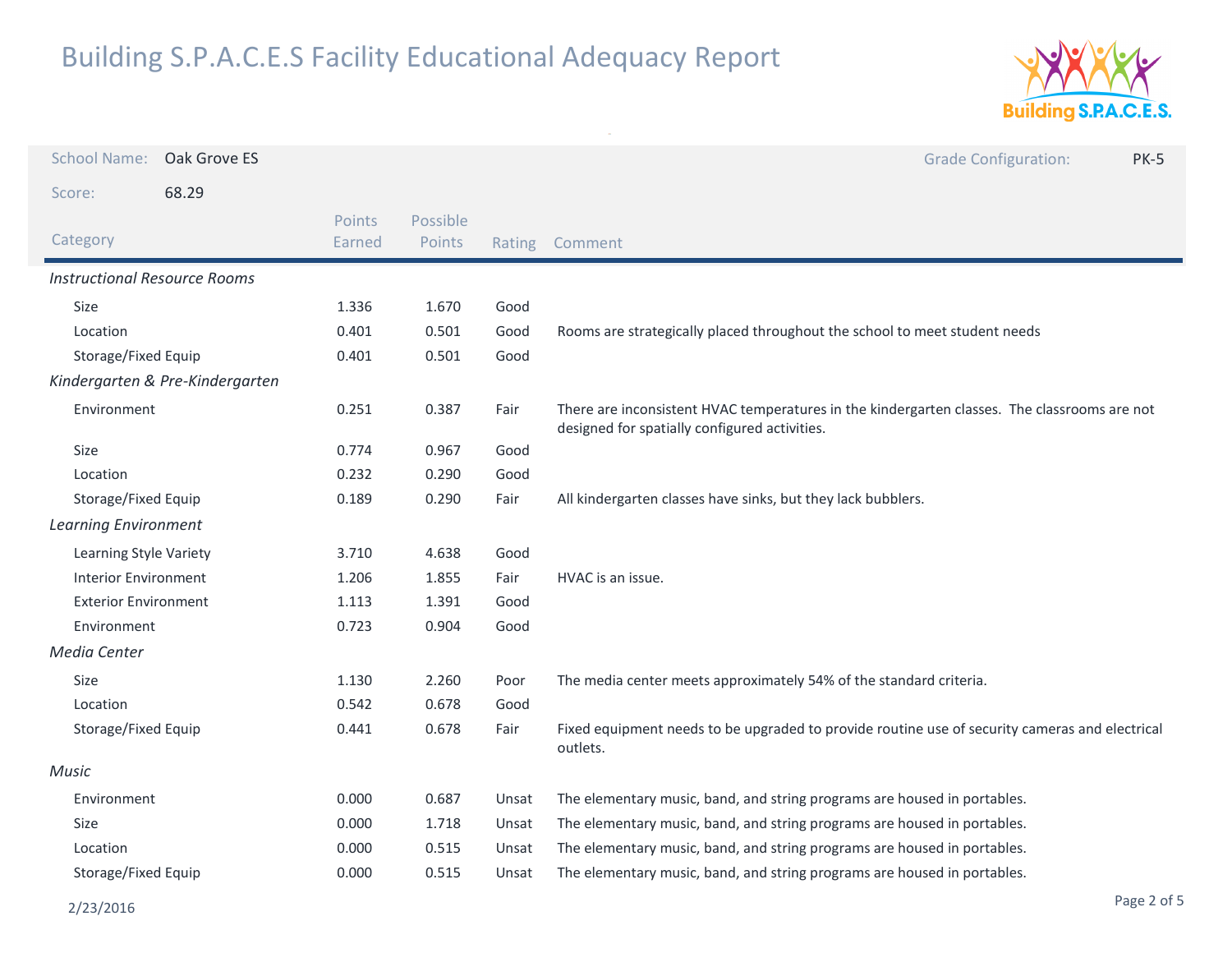

| <b>School Name:</b>       | Oak Grove ES                     |                  |                    |        | <b>Grade Configuration:</b><br><b>PK-5</b>                                                                                                                                       |
|---------------------------|----------------------------------|------------------|--------------------|--------|----------------------------------------------------------------------------------------------------------------------------------------------------------------------------------|
| Score:                    | 68.29                            |                  |                    |        |                                                                                                                                                                                  |
| Category                  |                                  | Points<br>Earned | Possible<br>Points | Rating | Comment                                                                                                                                                                          |
| <b>Performing Arts</b>    |                                  |                  |                    |        |                                                                                                                                                                                  |
| Environment               |                                  | 0.364            | 0.561              | Fair   | The stage is not ADA accessible from the side. Individuals could access the stage off the main<br>corridor. HVAC is an issue.                                                    |
| Size                      |                                  | 1.121            | 1.401              | Good   |                                                                                                                                                                                  |
| Location                  |                                  | 0.336            | 0.420              | Good   |                                                                                                                                                                                  |
| Storage/Fixed Equip       |                                  | 0.273            | 0.420              | Fair   | There is limited storage on the stage and in the general vicinity to accommodate a performing<br>arts program in the multi-purpose cafeteria.                                    |
| <b>Physical Education</b> |                                  |                  |                    |        |                                                                                                                                                                                  |
| Environment               |                                  | 1.425            | 1.781              | Good   | The lighting is good, HVAC temperatures are inconsistent, and there is some natural lighting.<br>There is no A/C.                                                                |
| Size                      |                                  | 4.453            | 4.453              | Excel  |                                                                                                                                                                                  |
| Location                  |                                  | 0.868            | 1.336              | Fair   | The gym can be separated from the rest of the school facility, but there are no public restrooms<br>available.                                                                   |
| Storage/Fixed Equip       |                                  | 1.069            | 1.336              | Good   |                                                                                                                                                                                  |
| <b>Science</b>            |                                  |                  |                    |        |                                                                                                                                                                                  |
| Environment               |                                  | 0.000            | 0.464              | Unsat  | There is no science room.                                                                                                                                                        |
| Size                      |                                  | 0.000            | 1.159              | Unsat  | There is no science room.                                                                                                                                                        |
| Location                  |                                  | 0.000            | 0.348              | Unsat  | No science room, but there is a closet of materials available to supplement classroom instruction.                                                                               |
| Storage/Fixed Equip       |                                  | 0.000            | 0.348              | Unsat  | There is no science room at Oak Gove Elementary School.                                                                                                                          |
|                           | Self-Contained Special Education |                  |                    |        |                                                                                                                                                                                  |
| Environment               |                                  | 0.289            | 0.445              | Fair   | The two self-contained classrooms were very warm in temperature and they do not have<br>dimmable lights.                                                                         |
| Size                      |                                  | 0.557            | 1.113              | Poor   | The intermediate class meets approximately 59% of the size criteria. Both rooms lack hot water<br>and changing areas. The school does not have a family living center.           |
| Location                  |                                  | 0.217            | 0.334              | Fair   | There is a small office in a closet off the self-contained classrooms where the bookkeeper and<br>technology staff must travel through the classroom to access the room/IDF hub. |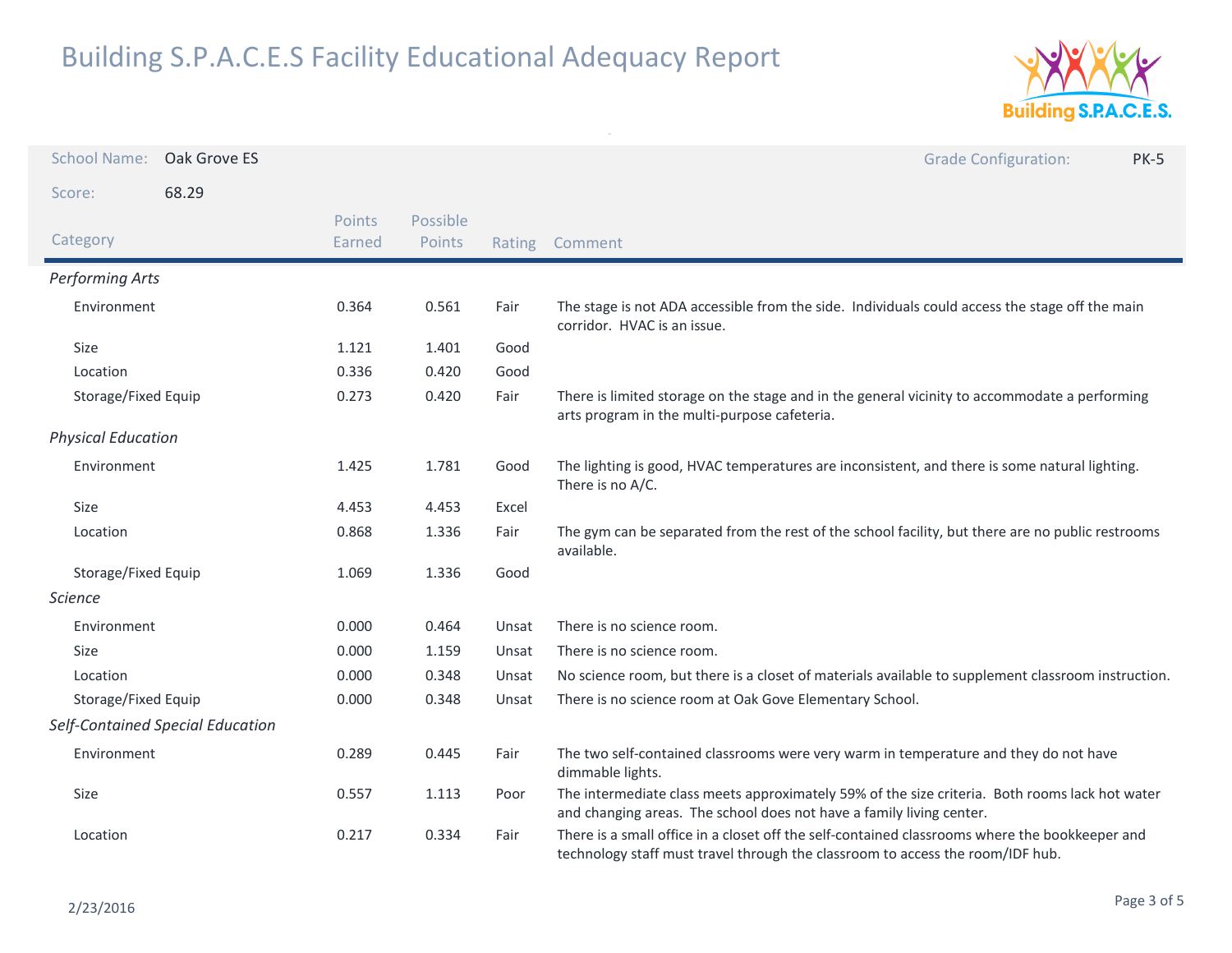

| <b>School Name:</b>             | Oak Grove ES                     |                  |                    |        | <b>Grade Configuration:</b><br><b>PK-5</b>                                                                                                                                                                                        |
|---------------------------------|----------------------------------|------------------|--------------------|--------|-----------------------------------------------------------------------------------------------------------------------------------------------------------------------------------------------------------------------------------|
| Score:                          | 68.29                            |                  |                    |        |                                                                                                                                                                                                                                   |
| Category                        |                                  | Points<br>Earned | Possible<br>Points | Rating | Comment                                                                                                                                                                                                                           |
|                                 | Self-Contained Special Education |                  |                    |        |                                                                                                                                                                                                                                   |
| Storage/Fixed Equip             |                                  | 0.217            | 0.334              | Fair   | One of the self-contained special education classrooms has very little storage space to house<br>equipment and supplies. Limited permanent casework is available in both rooms. The site does<br>not have a family living center. |
| <b>Non-Instructional Spaces</b> |                                  |                  |                    |        |                                                                                                                                                                                                                                   |
| Administration                  |                                  | 1.186            | 2.373              | Poor   | The area has natural light, inconsistent HVAC temperatures, a testing room and card access at<br>entry. The principal's office has a very small area to meet with staff and no conference room.                                   |
| Cafeteria                       |                                  | 3.015            | 4.638              | Fair   | Insufficient space to house tables/chairs, restroom does not have hot water. HVAC is an issue.                                                                                                                                    |
| Food Service and Prep           |                                  | 3.741            | 5.755              | Fair   | The food service area lacks changing room/lockers. There is no A/C, so it makes for very warm<br>working conditions.                                                                                                              |
| Clinic                          |                                  | 0.353            | 0.542              | Fair   | There is a single cot in the clinic and they lack an ADA accessible restroom.                                                                                                                                                     |
| Counseling                      |                                  | 0.136            | 0.271              | Poor   | Counselors hare an office, but lack a conference room and reception area. Student records are<br>housed in the vault which is fireproof, but the filing cabinets are not fireproof.                                               |
|                                 | <b>Custodial and Maintenance</b> | 0.232            | 0.464              | Poor   | The custodial closets have sinks, but lack floor sinks. There is no identified receiving area.                                                                                                                                    |
| <b>Student Restrooms</b>        |                                  | 0.411            | 0.823              | Poor   | The boys restroom lacks privacy partitions between urinals and there isn't an ADA unisex facility<br>available. Ventilation is poor.                                                                                              |
| Faculty Work Space and Toilets  |                                  |                  |                    | N/A    |                                                                                                                                                                                                                                   |
| <b>Outside Spaces</b>           |                                  |                  |                    |        |                                                                                                                                                                                                                                   |
| <b>Vehicular Traffic</b>        |                                  | 1.206            | 1.855              | Fair   | Buses and parent vehicles utilize the same drop off/pick up loop.                                                                                                                                                                 |
| <b>Pedestrian Traffic</b>       |                                  | 0.587            | 0.903              | Fair   | Parents have a passageway from the neighborhood behind the school, but co-mingle with cars<br>and buses at the front of the school.                                                                                               |
| Parking                         |                                  | 0.377            | 0.753              | Poor   | There is inadequate parking for the number of staff employed at the site.                                                                                                                                                         |
| Play Areas                      |                                  | 1.086            | 2.171              | Poor   | Hard surface cannot currently be used due to shrubbery hazard on the surface which is located<br>at the bottom of a steep hill. The "grassy area" is a dust bowl with very little grass. The area<br>floods easily.               |